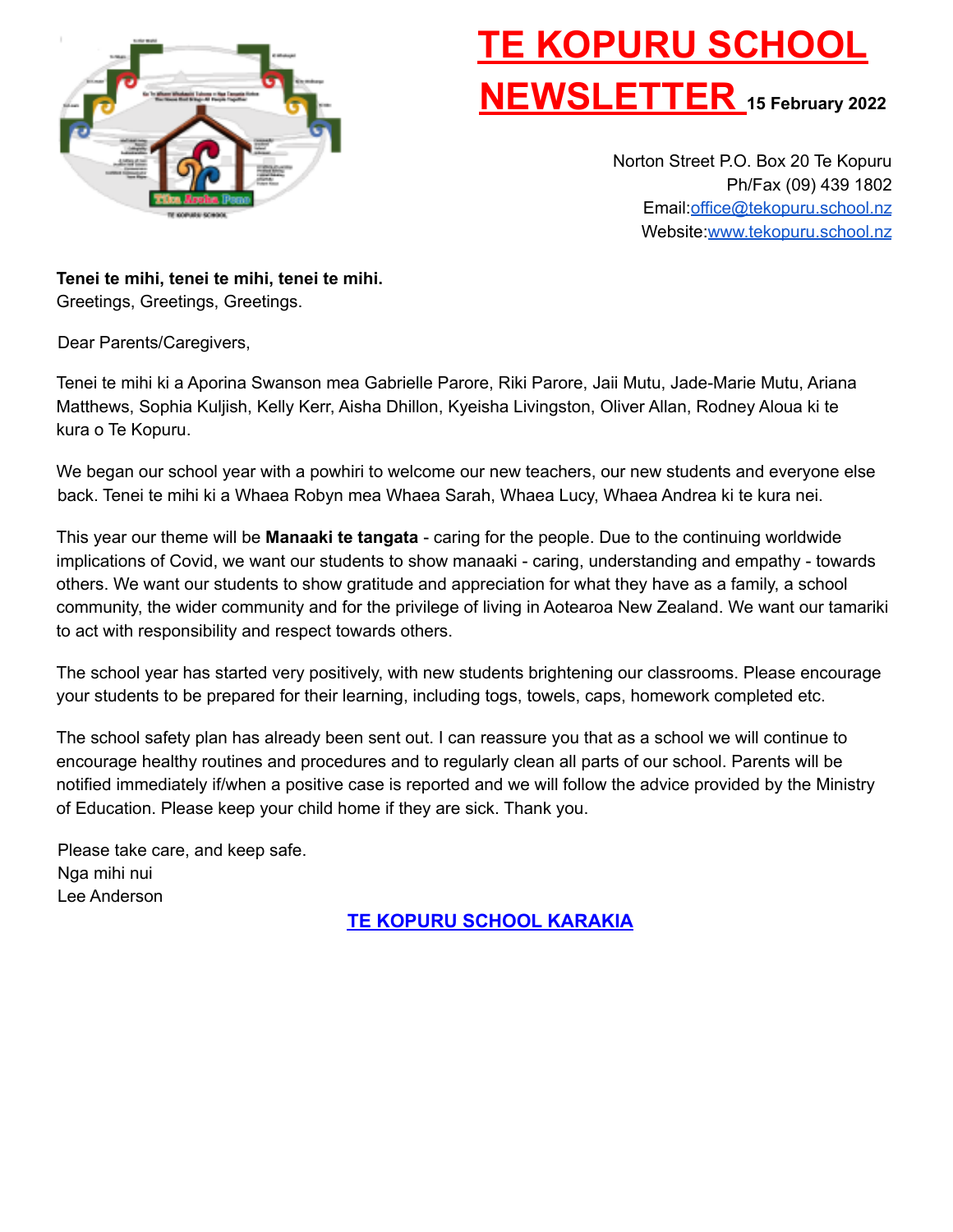| E TE ATUA                          |                                      |
|------------------------------------|--------------------------------------|
|                                    | <b>DEAR LORD</b>                     |
| Me o matou hoa e noho nei i o      |                                      |
| Ratou kainga, me nga hohipera,     | Grace upon our families this day,    |
|                                    | and our friends in their homes,      |
| Me nga kohanga, me nga kura katoa. |                                      |
|                                    | hospitals, play centres and schools. |
| Awhinatia matou, i a matou mahi    |                                      |
| i te kura o Te Kopuru.             | Support us here in our work at       |
|                                    | Te Kopuru School.                    |
| Ki a tau mai a tatou te Aroha,     |                                      |
|                                    | Give us love, honesty, and truth.    |
| Te Tika me te Pono                 |                                      |
| i raro I to ingoa tapu.            | We ask in your name.                 |
|                                    | Amen.                                |
| Amine                              |                                      |



Ko Ranginui ki runga, ko ia a tatou tahuhu. *Ranginui is above, he is our roof* Ko Papatuanuku ki raro, ko ia a tatou Whariki. *Papatuanuku is below, she is our mat.* Ko Maungaraho korua ko Tokatoka me ngā Poupou. *Maungaraho and Tokatoka are the posts* Ko Wairoa te Awa. *Wairoa is the River.* Ko Pokopoko, ko ia te Taniwha o te Awa Wairoa. *Pokopoko is the Taniwha of the Wairoa River* Ko Rangiriri, ko ia te Taniwha Rakau e kaukau atu ki te tai. *Rangiriri is the log that swims against the tide.* Ko Hoeroa, ko ia te Taniwha Ngarunui ka haere mai. *Hoeroa is the big wave that comes up the river.* Ko Te Whare Whakapiri Tuhono o nga Tangata Katoa. *The House that Brings all People Together.* Ko Pono, me Tika, me Aroha, ko tatou nga Uara. *Honesty, Truth, and Love are our Values.* Ko Te Kopuru a tatou Kura. T*e Kopuru is our School.* Tihei Mauri Ora, *Tis the breath of life.*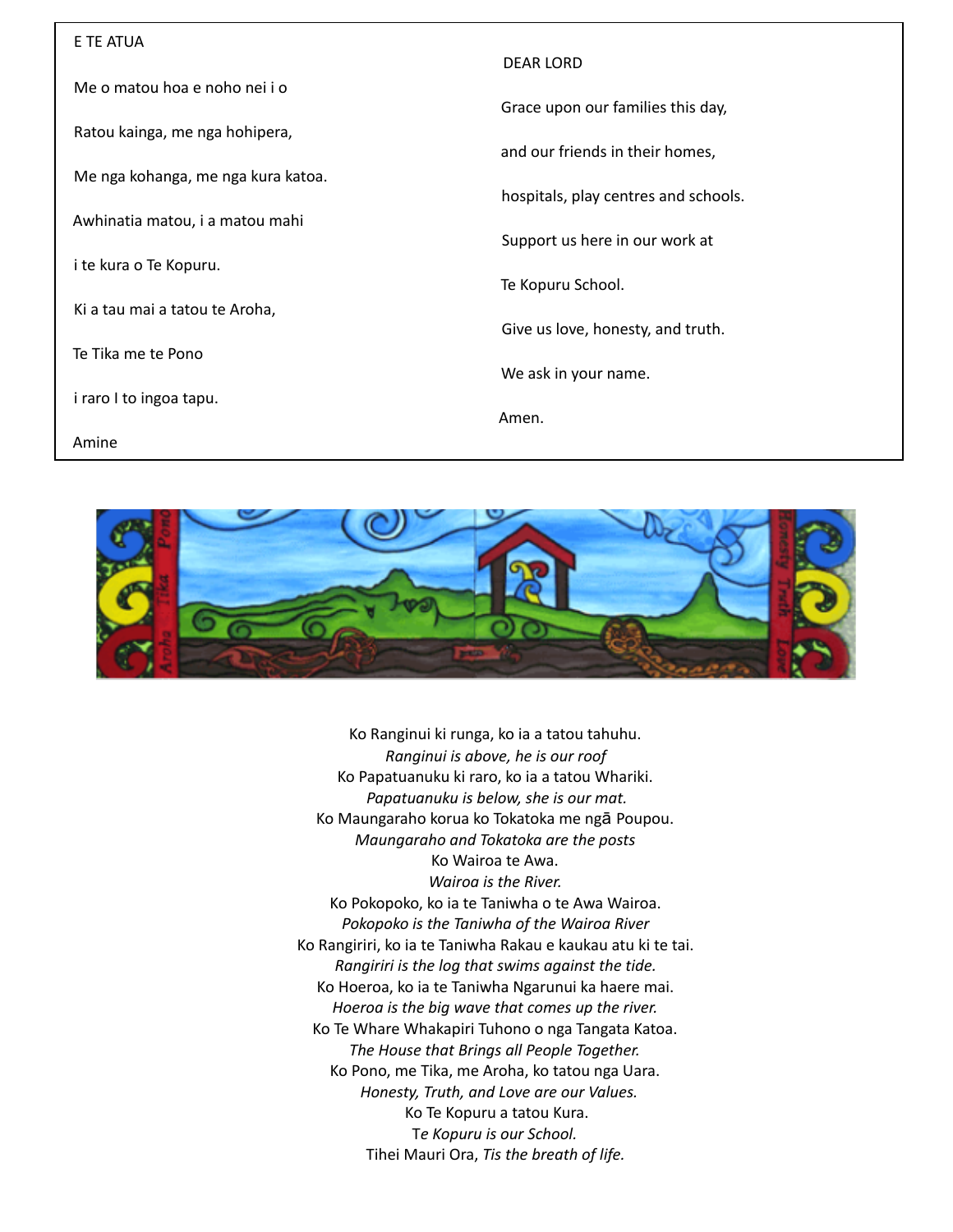# **Te Kopuru School Board of Trustees**

Anthony Nelson (Chairperson) 439 6444

Missy Hokai miskanz@hotmail.com Jessie Moffett 439 0291 or 0211300690 Lee Anderson (Principal) 439 1802 Charles Samuels 439 7853 Kerry Little (Staff Rep) 439 1802 \*\*\*\*\*\*\*\*\*\*\*\*\*\*\*\*\*\*\*\*\*\*\*\*\*\*\*\*\*\*\*\*\*\*\*\*\*\*\*\*\*\*\*\*\*\*\*\*\*\*\*\*\*\*\*\*\*\*\*\*\*\*\*\*\*\*\*\*\*\*\*\*\*\*\*\*\*\*\*\*\*\*\*\*\*\*\*\*\*\*\*\*\*\*\*\*\*\*\*\*\*\*\*\*\*\*\*\*\*\*\*\*\*\*\*\*\*\*\*\*\*\*\*\*\*

#### **2022 Staffing and Classes:**

Room 1: Sarah King Room 2: Sheila Martin/Aimee Bradley Room 3: Lucy Harris

Room 5: Hellen Ashby-Nathan

Room 6: Robyn Aloua Poutama: Pere Tahere

Teacher Aides: Kerry Little, Aimee Bradley, Dawn Dreadon, Diane Reihana-Ruka, Rose Green School Secretary: Andrea Palmer Caretaker: Anthony Nelson Principal: Lee Anderson

#### **Parent Information**

**Please remember that students need to bring a water bottle, hat, swimming togs, & named mask.**

#### **MASKS**

**All students in Year 4 and above are required to wear masks while inside at school, and on the school buses. Please make sure your child brings a mask to school everyday. The Ministry of Education supplies masks for staff only.**

**If parents need to come into the school, please wear your mask and go directly to the office to scan the QR code, or sign in. Thank you.**

**School Stationery** packs are no longer sold at the school office. Please purchase stationery packs online directly from Baigents website https://nzschoolshop.co.nz click on school list and type in Te Kopuru School

They will get delivered to your child's school classroom for collection.

**School Uniforms:** Last year was a transition year for the implementation of our school uniform. School uniforms will be required to be worn this year. All uniforms can now be ordered directly online. There is some limited stock of uniforms left at the school office. All new orders for school uniforms need to be done directly online at **https://sportclub.co.nz/pages/find-your-school**

**Change of Parent Contact Details:** Please let us know if you have **any change** of contact details. This is especially important for our Covid response.

#### **Homework Centre**

Homework Centre, while we are at RED Level, will only be available for those students who travel on the Dargaville Town bus.

## **Lunches in Schools**

*Free nutritious lunches are supplied every day to all students. It is important that parents contact the school immediately if your child has any food allergies or special dietary requirements so that your child's needs are met.*

### **Parent Contact Details**

#### **Te Kopuru School Parent/Caregiver Information:**

We would be very grateful if you could notify us of any **change** in your address and contact details below. This will in turn allow us to update our School Records. It is very important the school has accurate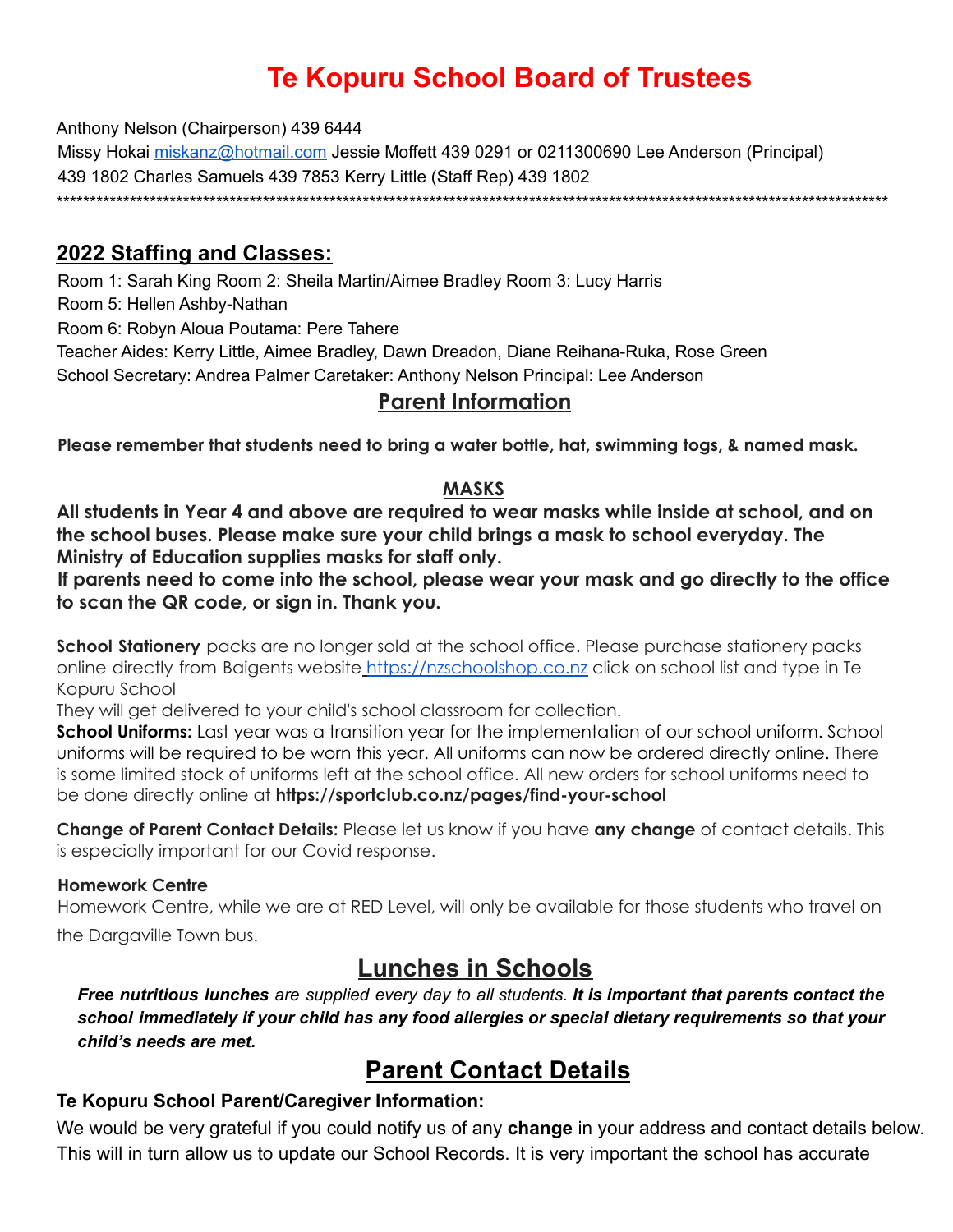contact caregiver details given the covid presence.

| <b>Parent/ Caregiver Name:</b>        | <b>Child's Name:</b>                                                                                                                   |  |
|---------------------------------------|----------------------------------------------------------------------------------------------------------------------------------------|--|
| <b>Address:</b>                       |                                                                                                                                        |  |
| Telephone: __________________________ | <b>Mobile:</b><br><u> 1980 - Jan Sterling von de Sterling von de Sterling von de Sterling von de Sterling von de Sterling von de S</u> |  |
| <b>Emergency</b>                      |                                                                                                                                        |  |
| Context:(x2)                          |                                                                                                                                        |  |

#### **Food Allergies/Special Dietary requirements \_\_\_\_\_\_\_\_\_\_\_\_\_\_\_\_\_\_\_\_\_\_\_\_\_\_\_\_\_\_\_\_\_\_\_\_\_\_\_\_\_\_**

In an emergency (students in sickbay, accidents, changes of clothing needed, discipline matters) it is **important** the school has on record a minimum of two emergency contact phone numbers. Please check details held with the office and update regularly.

#### **INFORMATION FOR PARENTS:**

#### **Security cameras are permanently operational in the school grounds at all times.**

**Hats** are now compulsory for term 1 and term 4. Students must wear a hat when

outside. **Breakfast in Schools:** Weetbix is available for our students from 8.20—8.40 am.

**Cyclists:** A reminder to parents and students who use the school grounds to ride their bikes, that there is a legal requirement to wear helmets. Children will be sent home if they are not wearing a regulation helmet

**Technology at DIS:** Technology at the Dargaville Intermediate School for Year 7&8 students will be every Friday morning for Term 1 & 2, beginning Friday 11 February.The children will need to wear 'covered' shoes and masks.

**Swimming:** All children are required to undergo instruction in water safety and water skills. This is viewed as a compulsory part of the PE/Health Curriculum, unless excused by a note from a Caregiver or Doctor. Students must bring named togs, towels throughout the swimming season. The School Pool Water is tested on a regular basis. Swimming caps are encouraged. Blocked filters caused by hair is a problem.

**Absences:** It would be appreciated if the School is notified if your child is absent for the day. Please phone or email. This is a Ministry requirement. Satisfactory Ministry of Education reasons for absence: Illness for 1—3 days; medical certificate for longer than 3 days; Family death/illness of relative.

#### **Reminder:** We are a SMOKE FREE, VAPE FREE and DOG FREE SCHOOL

#### **AFTER SCHOOL ROUTINES**

Parents/Caregivers must notify the school in writing or by phone call if there is any change to normal after school student routines. It is preferable for the school to be notified in the morning, and **no later than 2pm** when the phone messages are cleared for the final time of the school day. The school will not be responsible for relaying any late phone messages to students. The school asks that parents/caregivers use the manned road patrol if students are being picked up by parents.**The school asks that parents park across the road in the parking area to avoid congestion on the school side.**

School finishes at 2.40pm and students need to be collected from school at that time. If parents want ineligible bus students to travel on a bus, parents must organise this with Ritchie's Bus Transport (Ph 439 4902) for approval before notifying the school.

Please make sure you inform your child before school if there are any changes to their after